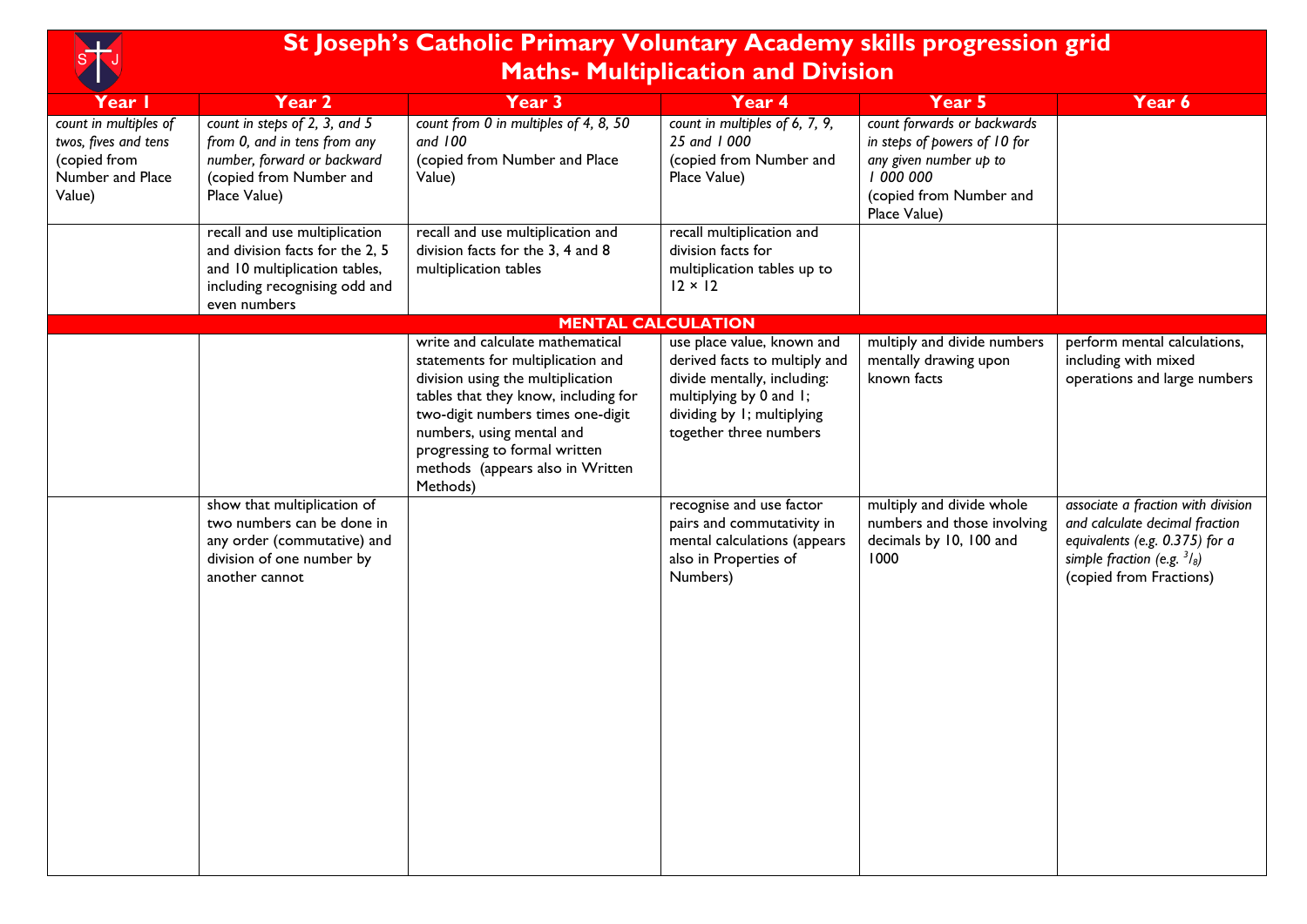| <b>WRITTEN CALCULATION</b> |                                                                                                                                                                                                                  |                                                                                                                                                                                                                                                                                                   |                                                                                                        |                                                                                                                                                                                |                                                                                                                                                                                                                                                                                                                                                                                                                 |  |
|----------------------------|------------------------------------------------------------------------------------------------------------------------------------------------------------------------------------------------------------------|---------------------------------------------------------------------------------------------------------------------------------------------------------------------------------------------------------------------------------------------------------------------------------------------------|--------------------------------------------------------------------------------------------------------|--------------------------------------------------------------------------------------------------------------------------------------------------------------------------------|-----------------------------------------------------------------------------------------------------------------------------------------------------------------------------------------------------------------------------------------------------------------------------------------------------------------------------------------------------------------------------------------------------------------|--|
| Year I                     | Year 2                                                                                                                                                                                                           | Year 3                                                                                                                                                                                                                                                                                            | Year 4                                                                                                 | Year 5                                                                                                                                                                         | Year 6                                                                                                                                                                                                                                                                                                                                                                                                          |  |
|                            | calculate mathematical<br>statements for<br>multiplication and division<br>within the multiplication<br>tables and write them<br>using the multiplication<br>$(x)$ , division $(\div)$ and equals<br>$(=)$ signs | write and calculate mathematical<br>statements for multiplication and<br>division using the multiplication tables<br>that they know, including for two-digit<br>numbers times one-digit numbers,<br>using mental and progressing to formal<br>written methods (appears also in<br>Mental Methods) | multiply two-digit and three-<br>digit numbers by a one-digit<br>number using formal written<br>layout | multiply numbers up to 4<br>digits by a one- or two-digit<br>number using a formal<br>written method, including<br>long multiplication for two-<br>digit numbers               | multiply multi-digit numbers<br>up to 4 digits by a two-digit<br>whole number using the<br>formal written method of long<br>multiplication                                                                                                                                                                                                                                                                      |  |
|                            |                                                                                                                                                                                                                  |                                                                                                                                                                                                                                                                                                   |                                                                                                        | divide numbers up to 4<br>digits by a one-digit number<br>using the formal written<br>method of short division<br>and interpret remainders<br>appropriately for the<br>context | divide numbers up to 4-digits<br>by a two-digit whole number<br>using the formal written<br>method of short division<br>where appropriate for the<br>context divide numbers up to<br>4 digits by a two-digit whole<br>number using the formal<br>written method of long<br>division, and interpret<br>remainders as whole number<br>remainders, fractions, or by<br>rounding, as appropriate for<br>the context |  |
|                            |                                                                                                                                                                                                                  |                                                                                                                                                                                                                                                                                                   |                                                                                                        |                                                                                                                                                                                | use written division methods in<br>cases where the answer has up<br>to two decimal places (copied<br>from Fractions (including<br>decimals))                                                                                                                                                                                                                                                                    |  |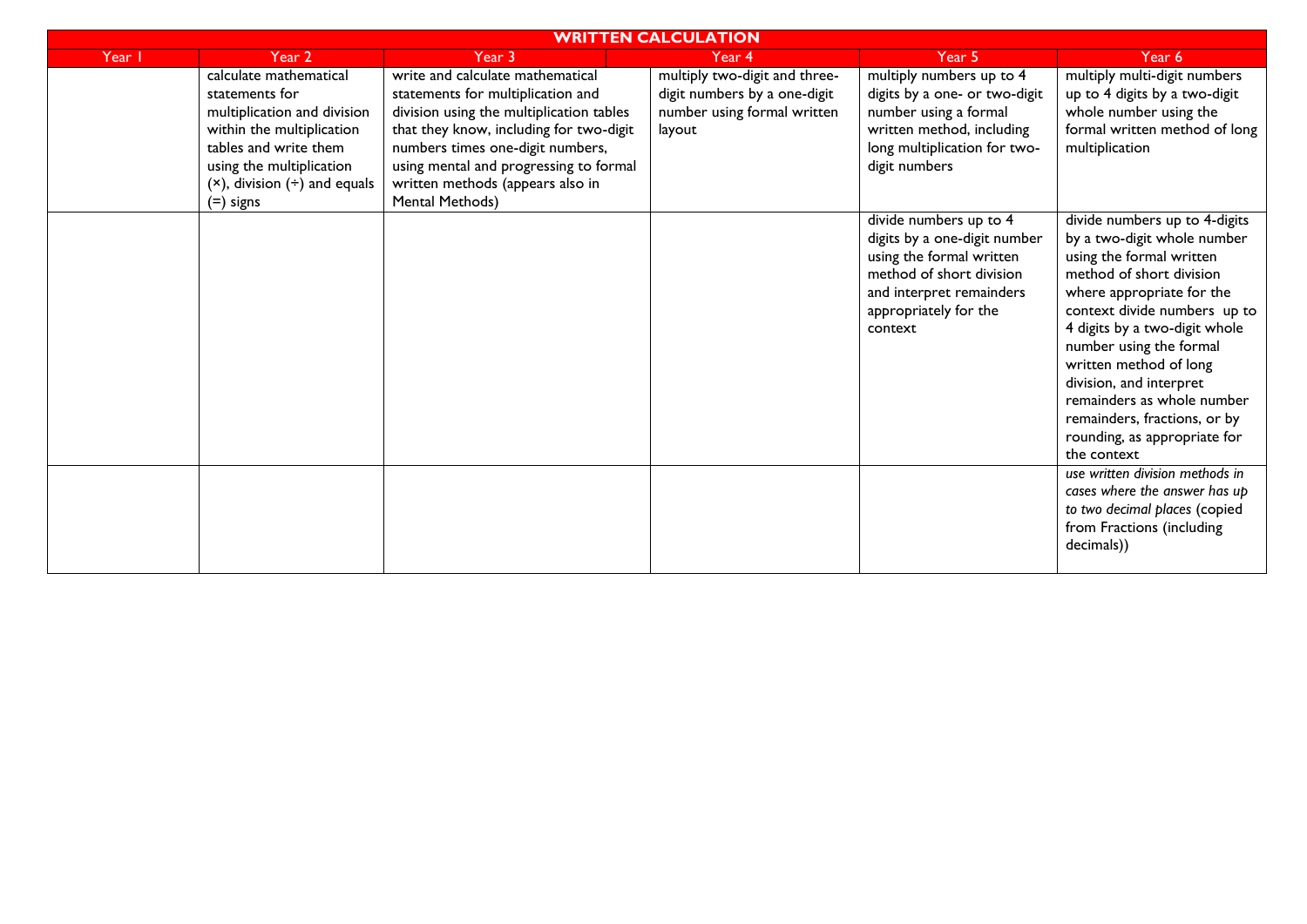| <b>PROPERTIES OF NUMBERS: MULTIPLES, FACTORS, PRIMES, SQUARE AND CUBE NUMBERS</b> |        |                                                                                             |                                                                                                                                                                                                                           |                                                                                                                            |                                                                                                                                                  |  |
|-----------------------------------------------------------------------------------|--------|---------------------------------------------------------------------------------------------|---------------------------------------------------------------------------------------------------------------------------------------------------------------------------------------------------------------------------|----------------------------------------------------------------------------------------------------------------------------|--------------------------------------------------------------------------------------------------------------------------------------------------|--|
| Year I                                                                            | Year 2 | Year 3                                                                                      | Year 4                                                                                                                                                                                                                    | Year 5                                                                                                                     | Year 6                                                                                                                                           |  |
|                                                                                   |        | recognise and use factor<br>pairs and commutativity in<br>mental calculations<br>(repeated) | identify multiples and factors, including finding all factor pairs<br>of a number, and common factors of two numbers.<br>know and use the vocabulary of prime numbers, prime<br>factors and composite (non-prime) numbers | identify common factors,<br>common multiples and prime<br>numbers                                                          |                                                                                                                                                  |  |
|                                                                                   |        |                                                                                             |                                                                                                                                                                                                                           |                                                                                                                            |                                                                                                                                                  |  |
|                                                                                   |        |                                                                                             |                                                                                                                                                                                                                           | establish whether a number up to 100 is prime and recall<br>prime numbers up to 19                                         | use common factors to simplify<br>fractions; use common multiples<br>to express fractions in the same<br>denomination<br>(copied from Fractions) |  |
|                                                                                   |        |                                                                                             |                                                                                                                                                                                                                           | recognise and use square numbers and cube numbers, and<br>the notation for squared $\binom{1}{1}$ and cubed $\binom{1}{1}$ | calculate, estimate and compare<br>volume of cubes and cuboids<br>using standard units, including                                                |  |
|                                                                                   |        |                                                                                             |                                                                                                                                                                                                                           |                                                                                                                            | centimetre cubed (cm ) and<br>cubic metres (m), and<br>extending to other units such as                                                          |  |
|                                                                                   |        |                                                                                             |                                                                                                                                                                                                                           |                                                                                                                            | mm and km<br>(copied from Measures)                                                                                                              |  |

| <b>ORDER OF OPERATIONS</b> |        |                                                                                                                                     |                                                                                                                          |        |                                                                                                                            |
|----------------------------|--------|-------------------------------------------------------------------------------------------------------------------------------------|--------------------------------------------------------------------------------------------------------------------------|--------|----------------------------------------------------------------------------------------------------------------------------|
| Year I                     | Year 2 | Year 3                                                                                                                              | Year 4                                                                                                                   | Year 5 | Year 6                                                                                                                     |
|                            |        |                                                                                                                                     |                                                                                                                          |        | use their knowledge of the<br>order of operations to carry<br>out calculations involving the<br>four operations            |
|                            |        | <b>INVERSE OPERATIONS, ESTIMATING AND CHECKING ANSWERS</b>                                                                          |                                                                                                                          |        |                                                                                                                            |
|                            |        | estimate the answer to a<br>calculation and use inverse<br>operations to check answers<br>(copied from Addition and<br>Subtraction) | estimate and use inverse<br>operations to check answers<br>to a calculation<br>(copied from Addition and<br>Subtraction) |        | use estimation to check<br>answers to calculations<br>and determine, in the<br>context of a problem,<br>levels of accuracy |